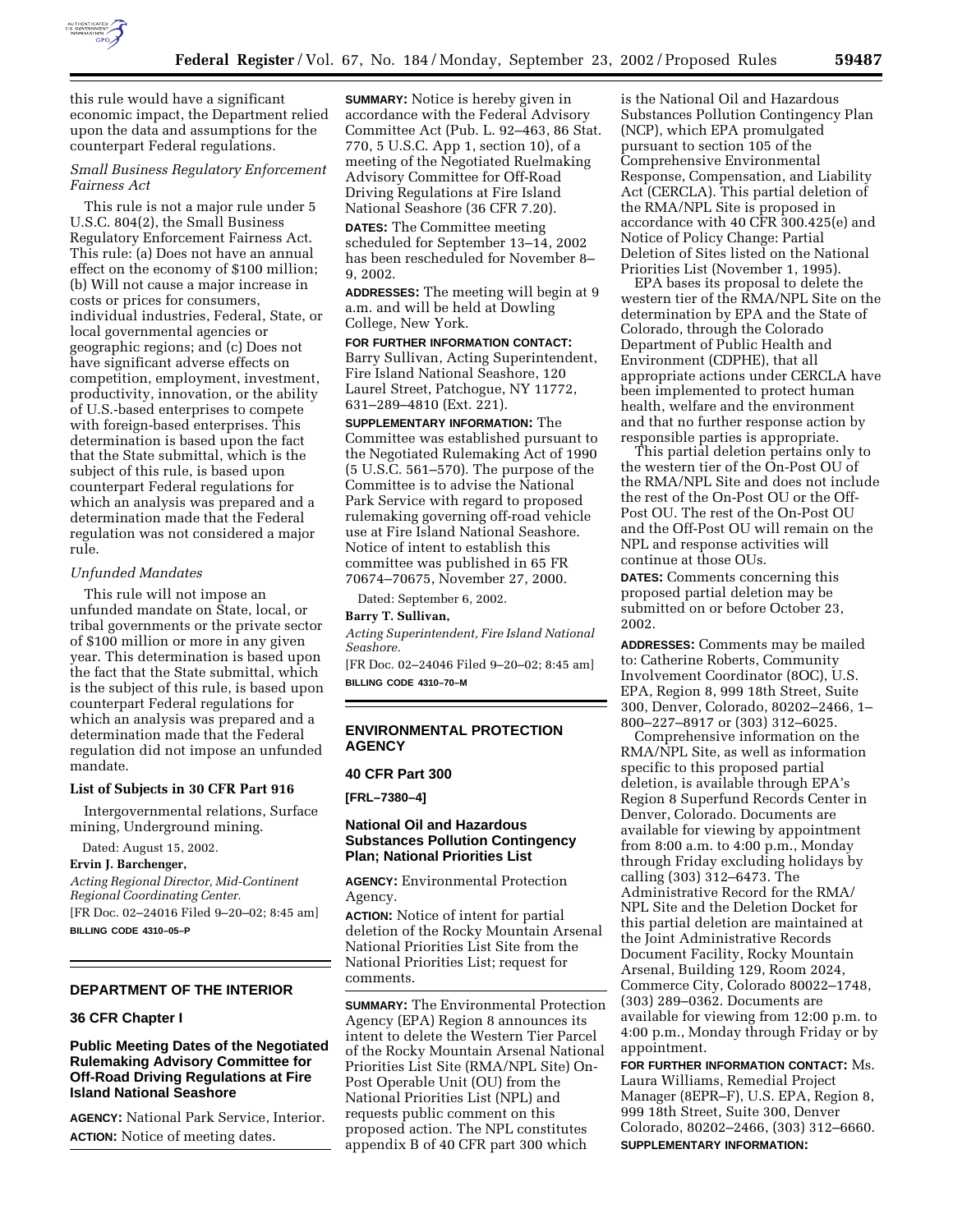#### **Table of Contents**

I. Introduction II. NPL Deletion Criteria III. Deletion Procedures IV. Basis for Intended Partial Site Deletion

## **I. Introduction**

The United States Environmental Protection Agency (EPA) Region 8 announces its intent to delete the western tier parcel of the Rocky Mountain Arsenal National Priorities List (RMA/NPL) Site, Commerce City, Colorado, from the National Priorities List (NPL) and requests comment on this proposed action. The NPL constitutes Appendix B of the National Oil and Hazardous Substances Pollution Contingency Plan (NCP), 40 CFR part 300, which EPA promulgated pursuant to section 105 of the Comprehensive Environmental Response, Compensation and Liability Act (CERCLA), 42 U.S.C. 9605. EPA identifies sites that appear to present a significant risk to public health or the environment and maintains the NPL as the list of those sites. Sites on the NPL may be the subject of remedial actions financed by the Hazardous Substance Superfund (Fund). This partial deletion of the Site is proposed in accordance with 40 CFR 300.425(e) and Notice of Policy Change: Partial Deletion of Sites Listed on the National Priorities List (60 FR 55466 (November 1, 1995)). As described in 40  $CFR 300.425(e)(3)$ , portions of a site deleted from the NPL remain eligible for further remedial actions if warranted by future conditions.

EPA will accept comments concerning its intent for partial deletion of the RMA/NPL Site for thirty days after publication of this notice in the **Federal Register**.

Section II of this document explains the criteria for deleting sites from the NPL. Section III discusses the procedures that EPA is using for this proposed partial deletion. Section IV discusses the western tier of the RMA/ NPL Site and explains how it meets the deletion criteria.

# **II. NPL Deletion Criteria**

The NCP establishes the criteria that EPA uses to delete sites from the NPL. In accordance with 40 CFR 300.425(e), sites may be deleted from the NPL where no further response is appropriate to protect public health or the environment. In making such a determination pursuant to section 300.425(e), EPA will consider, in consultation with the State, whether any of the following criteria have been met:

Section 300.425(e)(1)(i). Responsible parties or other persons have

implemented all appropriate response actions required; or

Section 300.425(e)(1)(ii). All appropriate Fund-financed response under CERCLA has been implemented, and no further response action by responsible parties is appropriate; or

Section 300.425(e)(1)(iii). The remedial investigation has shown that the release poses no significant threat to public health or the environment and, therefore, taking remedial measures is not appropriate.

A partial deletion of a site from the NPL does not affect or impede EPA's ability to conduct CERCLA response activities for portions not deleted from the NPL. In addition, deletion of a portion of a site from the NPL does not affect the liability of responsible parties or impede agency efforts to recover costs associated with response efforts. The U.S. Army and Shell Oil Company will be responsible for all future remedial actions required at the area deleted if future site conditions warrant such actions.

#### **III. Deletion Procedures**

Upon determination that at least one of the criteria described in § 300.425(e) of the NCP has been met, EPA may formally begin deletion procedures. The following procedures were used for this proposed deletion of the western tier of the RMA/NPL Site:

(1) EPA has recommended the partial deletion and has prepared the relevant documents.

(2) The State of Colorado, through the CDPHE, has concurred with publication of this notice of intent for partial deletion.

(3) Concurrent with this national Notice of Intent for Partial Deletion, a local notice has been published in a newspaper of record and has been distributed to appropriate federal, State, and local officials, and other interested parties. These notices announce a thirty (30) day public comment period on the deletion package, which ends on October 23, 2002, based upon publication of this notice in the **Federal Register** and a local newspaper of record.

(4) EPA has made all relevant documents available at the information repositories listed previously for public inspection and copying.

Upon completion of the thirty calendar day public comment period, EPA Region 8 will evaluate each significant comment and any significant new data received before issuing a final decision concerning the proposed partial deletion. EPA will prepare a responsiveness summary for each significant comment and any significant

new data received during the public comment period and will address concerns presented in such comments and data. The responsiveness summary will be made available to the public at the EPA Region 8 office and the information repository listed above and will be included in the final deletion package. Members of the public are encouraged to contact EPA Region 8 to obtain a copy of the responsiveness summary. If, after review of all such comments and data, EPA determines that the partial deletion from the NPL is appropriate, EPA will publish a final notice of partial deletion in the **Federal Register**. Deletion of the western tier of the RMA/NPL Site does not actually occur until a final notice of partial deletion is published in the **Federal Register**. A copy of the final partial deletion package will be placed at the EPA Region 8 office and the information repository listed above after a final document has been published in the **Federal Register**.

#### **IV. Basis for Intended Partial Site Deletion**

The following information provides EPA's rationale for deletion of the western tier of the RMA/NPL Site from the NPL and EPA's finding that the proposed final deletion satisfies 40 CFR 300.425(e) requirements:

#### *RMA/NPL Site Background*

The On-Post OU of the RMA/NPL Site encompasses 27 square miles in southern Adams County, Colorado, approximately 8 miles northeast of downtown Denver. The Rocky Mountain Arsenal was established in 1942 by the U.S. Army, and was used to manufacture chemical warfare agents and incendiary munitions for use in World War II. Prior to this, the area was largely undeveloped ranch and farmland. Following the war and through the early 1980s, the facilities continued to be used by the Army. Beginning in 1946, some facilities were leased to private companies to manufacture industrial and agricultural chemicals. Shell Oil Company, the principal lessee, primarily manufactured pesticides from 1952 to 1982. After 1982, the only activities at the Arsenal involved remediation.

Complaints of ground water pollution north of the RMA/NPL Site began to surface in 1954. Common industrial and waste disposal practices used during these years resulted in contamination of structures, soil, surface water, and ground water. As a result of this contamination, the Arsenal was proposed for inclusion on the NPL in October 15, 1984. The listing of RMA on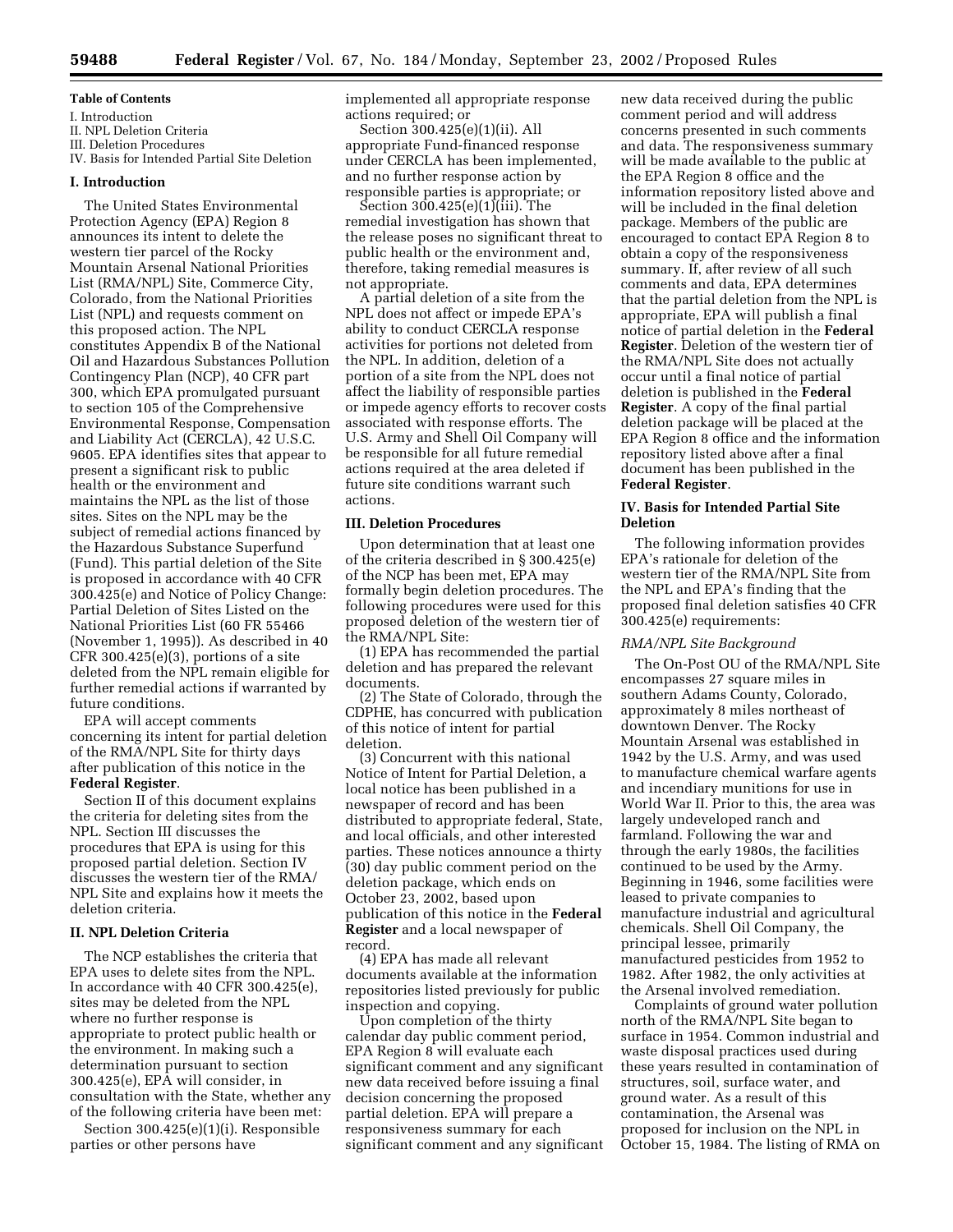the NPL, excluding Basin F, was finalized on July 22, 1987. Basin F was added to the RMA/NPL Site listing on March 13, 1989. On February 17, 1989, an interagency agreement—referred to as a Federal Facility Agreement (FFA) formalizing the process framework for selection and implementation of cleanup remedies at the RMA/NPL Site, became effective. The FFA was signed by the Army, Shell Oil Company, EPA, U.S. Department of the Interior, U.S. Department of Justice, and the Agency for Toxic Substances and Disease Registry.

### *Western Tier of the On-Post OU*

A remedial investigation (RI) completed in January 1992 studied each of the five environmental media at the RMA/NPL Site including soils, water, structures, air, and biota. Based upon evidence gathered during the RI, the western tier of the RMA/NPL Site was exposed to minimal contamination and is considered a ''non-source'' area. A structures survey program identified eight structures within the western tier all which have no potential contamination history.

Several ground water plumes below the western tier parcel have been identified but are not attributable to the RMA/NPL Site. Because the ground water does not meet drinking water standards, the Klein Water Treatment Facility was built in 1989—prior to completion of the RI—to treat the ground water contamination that is now known to originate from non-RMA/NPL sources. The Klein Water Treatment Facility is located within the area to be deleted; however, its continued operation, and associated 5-year review requirements, have been incorporated as part of the Chemical Sales Company Superfund Site.

The Irondale Containment System (ICS) was constructed during development of the RI/FS as an interim response action (IRA). The ICS was partially located on the western tier and installed to extract and treat ground water emanating from the Rail Yard and the Motor Pool areas, both of which are in close proximity to the western tier.

A feasibility study (FS) was finalized in October 1995 and a proposed plan prepared and presented to the public in October 1995 as well. On June 11, 1996, the On-Post Record of Decision (ROD) was signed by the Army, EPA, and the State of Colorado. The ROD specified no remedial action for soil within the western tier of the On-Post OU as the soil does not pose a risk to humans or biota. The remedy for structures included the dismantling of three of the eight structures found on the western

tier. The selected ground water remedy consisted of continued operation of the ICS. The ROD also required continued use restrictions for the property.

On October 2, 1998, EPA published a notice of intent for partial deletion (NOIDp) in the **Federal Register** which proposed to delete the western tier parcel from the RMA/NPL Site. EPA received several comments during the public comment period including one expressing a concern for the potential future placement of a child daycare facility at the western tier parcel and reiterating previous concerns that RMA, and hence the western tier parcel, might be contaminated with dioxins. Based on the comments, EPA postponed action on the partial deletion until additional soil sampling and analysis of the western tier parcel could be conducted. These studies specifically include the Soil Sampling Risk Report, Denver Front Range Soil Dioxin Study, Section 9 Borrow Area Report, and Site Reconnaissance Report. Additional studies and reports include Surface Flux Chamber Testing, Geophysical Survey on Section 9, Vapor Pathway Analysis, Assessment of Residual Ecological Risk Report, and Potential Ordnance/ Explosives and Recovered Chemical Warfare Materiel Hazards Report.

#### *Community Involvement*

Since 1988, each of the parties involved with the Arsenal cleanup has made extensive efforts to ensure that the public is kept informed on all aspects of the cleanup program. More than 100 fact sheets about topics ranging from historical information to site remediation have been developed and made available to the public. Following the release and distribution of the draft Detailed Analysis of Alternatives report (a second phase of the FS), the Army held an open house for about 1,000 community members. The open house provided opportunity for individual discussion and understanding of the various technologies being evaluated for cleanup of the RMA/NPL Site.

The Proposed Plan for the On-Post OU was released for public review on October 16, 1995. On November 18, 1995, a public meeting was held, attended by approximately 50 members of the public, to obtain public comment of the Proposed Plan. As a result of requests at this meeting, the period for submitting written comments on the plan was extended one month, concluding on January 19, 1996. No public comments were received on the alternatives presented for the western tier of the On-Post OU.

Based on public comment received for the NOIDp published on October 2,

1998, EPA postponed action on partial deletion until additional soil sampling and analysis of the western tier parcel could be conducted. Members of the Site Specific Advisory Board also requested that National Ombudsman, Robert Martin, include deletion of the western tier parcel as one of fifty-two issues to be investigated at RMA. The Ombudsman held two public meetings, one on January 26, 2000, followed by the second on November 6, 2000. EPA, Region 8, continues to coordinate with the Ombudsman's office on this process.

Upon completion of the thirty calendar day public comment period for this NOIDp, EPA Region 8 in consultation with the State and the Army, will evaluate each comment and any significant new data received before issuing a final decision concerning the proposed partial deletion.

#### *Current Status*

Of the three structures slated for demolition, one was determined to no longer exist (a building foundation), and the other two structures (survey tower and septic tank) were demolished in October 1997. Since the ROD was signed, three structures referred to as ''vaults'' were found in section 9 of the western tier parcel. These structures were used for housing antennae associated with the Titan I Missile system during the late 1950s through the mid-1960s. Evaluation of the vaults confirmed that no radiological, chemical or biological materials were utilized in these structures. The vaults were demolished and disposed of from the western tier during the week of July 20, 1998.

The ICS extraction wells have met the ROD shut-off criteria and were shut down on October 1, 1997. Extraction wells for the Motor Pool IRA have also met shut-off criteria in March 1998; therefore, the ICS facility was demolished and removed on May 7, 2002. A treatment system was constructed at the Rail Yards to more directly treat the contaminated groundwater associated with the Rail Yards. The Rail Yard IRA and Treatment System, Motor Pool IRA, and Irondale facility are not associated with the western tier parcel. Monitoring of the ground water aquifer previously treated through the ICS extraction wells, as required by the ROD, has been incorporated into the sitewide monitoring program.

Use of the ground water below the western tier for potable drinking purposes is prohibited by the FFA, the RMA National Wildlife Refuge Act of 1992, and the ROD; and will continue to be prohibited even after portions of